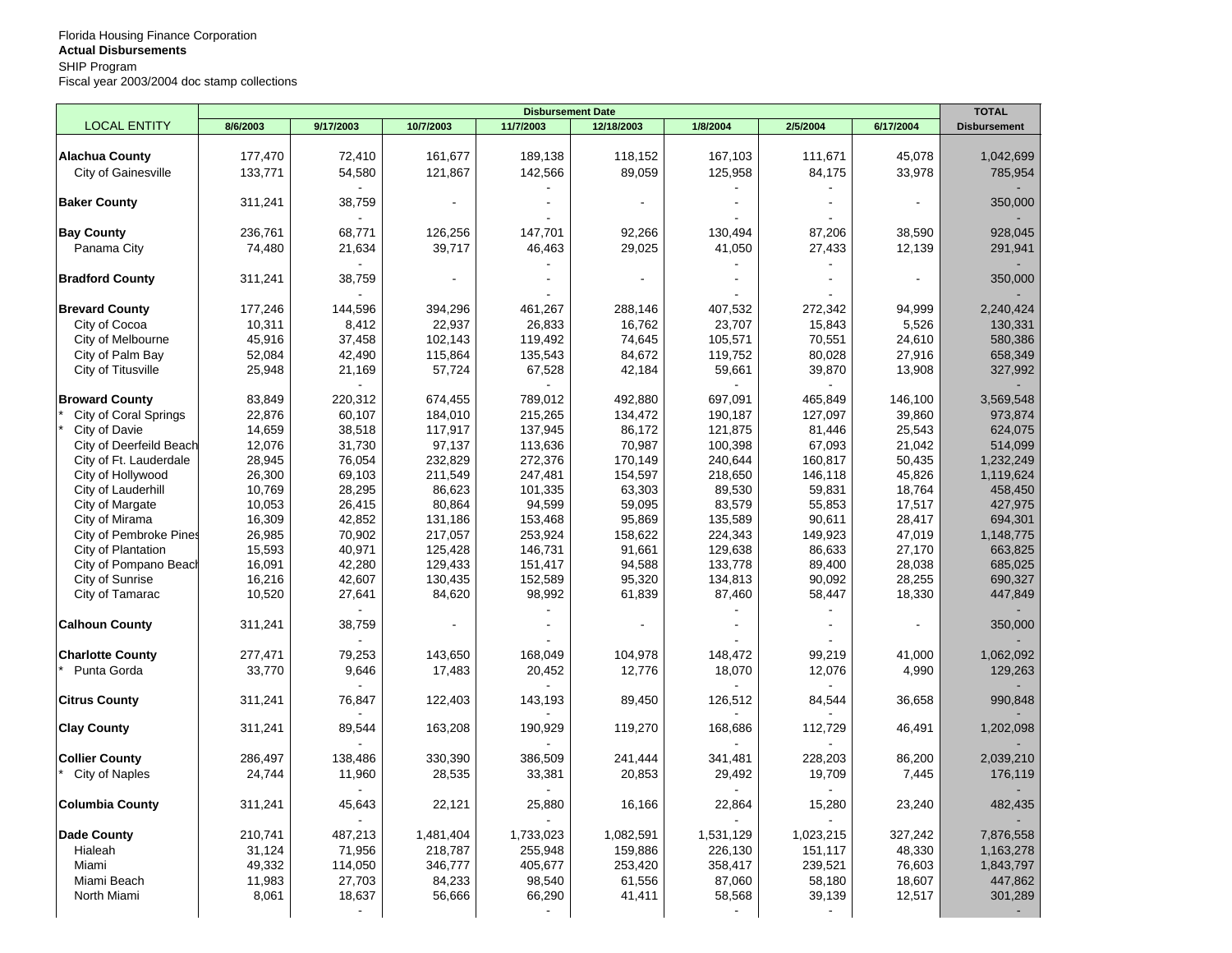|                                                        | <b>Disbursement Date</b>    |                             |                              |                   |                               |                              |                              |                             |                                 |
|--------------------------------------------------------|-----------------------------|-----------------------------|------------------------------|-------------------|-------------------------------|------------------------------|------------------------------|-----------------------------|---------------------------------|
| <b>LOCAL ENTITY</b>                                    | 8/6/2003                    | 9/17/2003                   | 10/7/2003                    | 11/7/2003         | 12/18/2003                    | 1/8/2004                     | 2/5/2004                     | 6/17/2004                   | <b>Disbursement</b>             |
| <b>De Soto County</b>                                  | 311,241                     | 38,759                      | $\overline{\phantom{a}}$     |                   |                               |                              |                              |                             | 350,000                         |
| <b>Dixie County</b>                                    | 311,241                     | 38,759                      | $\blacksquare$               |                   |                               |                              |                              |                             | 350,000                         |
| <b>City of Jacksonville (Duv</b>                       | 311,241                     | 405,890                     | 1,179,839                    | 1,380,236         | 862,210                       | 1,219,441                    | 814,921                      | 266,377                     | 6,440,155                       |
| <b>Escambia County</b><br>City of Pensacola            | 252,759<br>58,482           | 131,265<br>30,372           | 320,690<br>74,200            | 375,160<br>86,803 | 234,356<br>54,224             | 331,455<br>76,690            | 221,503<br>51,250            | 80,167<br>18,549            | 1,947,355<br>450,570            |
| <b>Flagler County</b>                                  | 311,241                     | 44,782                      | 19,357                       | 22,644            | 14,146                        | 20,006                       | 13,370                       | 18,977                      | 464,523                         |
| <b>Franklin County</b>                                 | 311,241                     | 38,759                      | $\blacksquare$               | $\blacksquare$    |                               | $\blacksquare$               |                              | $\blacksquare$              | 350,000                         |
| <b>Gadsden County</b>                                  | 311,241                     | 39,833                      | 3,451                        | 4,038             | 2,522                         | 3,567                        | 2,384                        | 11,572                      | 378,608                         |
| <b>Gilchrist County</b>                                | 311,241                     | 38,759                      | $\sim$                       |                   |                               |                              |                              | $\blacksquare$              | 350,000                         |
| <b>Glades County</b>                                   | 311,241                     | 38,759                      | $\blacksquare$               | ÷                 |                               | $\overline{a}$               |                              |                             | 350,000                         |
| <b>Gulf County</b>                                     | 311,241                     | 38,759                      | $\blacksquare$               | $\blacksquare$    |                               |                              |                              |                             | 350,000                         |
| <b>Hamilton County</b>                                 | 311,241                     | 38,759                      | ÷.                           | $\sim$            |                               |                              |                              |                             | 350,000                         |
| <b>Hardee County</b>                                   | 311,241                     | 38,759                      | $\sim$                       |                   |                               |                              |                              |                             | 350,000                         |
| <b>Hendry County</b>                                   | 311,241                     | 38,759                      | ÷.                           | $\sim$            |                               |                              |                              |                             | 350,000                         |
| <b>Hernando County</b>                                 | 311,241                     | 83,304                      | 143,153                      |                   | 272,081                       | 147,958                      | 98,876                       | 45,231                      | 1,101,844                       |
| <b>Highlands County</b>                                | 311,241                     | 60,277                      | 69,152                       |                   | 131,433                       | 71,473                       | 47,764                       | 27,401                      | 718,741                         |
| <b>Hillsborough County</b><br>City of Tampa            | 219,300<br>91,941           | 369,236<br>154,800          | 1,098,840<br>460,683         |                   | 2,088,495<br>875,591          | 1,135,723<br>476,146         | 758,975<br>318,196           | 247,095<br>103,593          | 5,917,664<br>2,480,950          |
| <b>Holmes County</b>                                   | 311,241                     | 38,759                      | $\blacksquare$               |                   |                               |                              |                              |                             | 350,000                         |
| <b>Indian River County</b>                             | 311,241                     | 74,481                      | 114,797                      |                   | 218,188                       | 118,651                      | 79,291                       | 38,399                      | 955,048                         |
| <b>Jackson County</b>                                  | 311,241                     | 40,479                      | 5,526                        |                   | 10,503                        | 5,712                        | 3,817                        | 19,241                      | 396,519                         |
| Jefferson County                                       | 311,241                     | 38,759                      |                              |                   |                               |                              |                              |                             | 350,000                         |
| <b>Lafayette County</b>                                | 311,241                     | 38,759                      | $\blacksquare$               |                   |                               |                              |                              |                             | 350,000                         |
| Lake County                                            | 311,241                     | 128,927                     | 289,769                      |                   | 550,746                       | 299,495                      | 200,145                      | 69,815                      | 1,850,138                       |
| Lee County<br>City of Cape Coral<br>City of Ft. Meyers | 203,427<br>74,200<br>33,614 | 160,501<br>58,543<br>26,521 | 434,388<br>158,443<br>71,778 |                   | 825,614<br>301,142<br>136,423 | 448,968<br>163,761<br>74,187 | 300,035<br>109,437<br>49,577 | 102,324<br>37,322<br>16,908 | 2,475,257<br>902,848<br>409,008 |
|                                                        |                             |                             |                              |                   |                               |                              |                              |                             |                                 |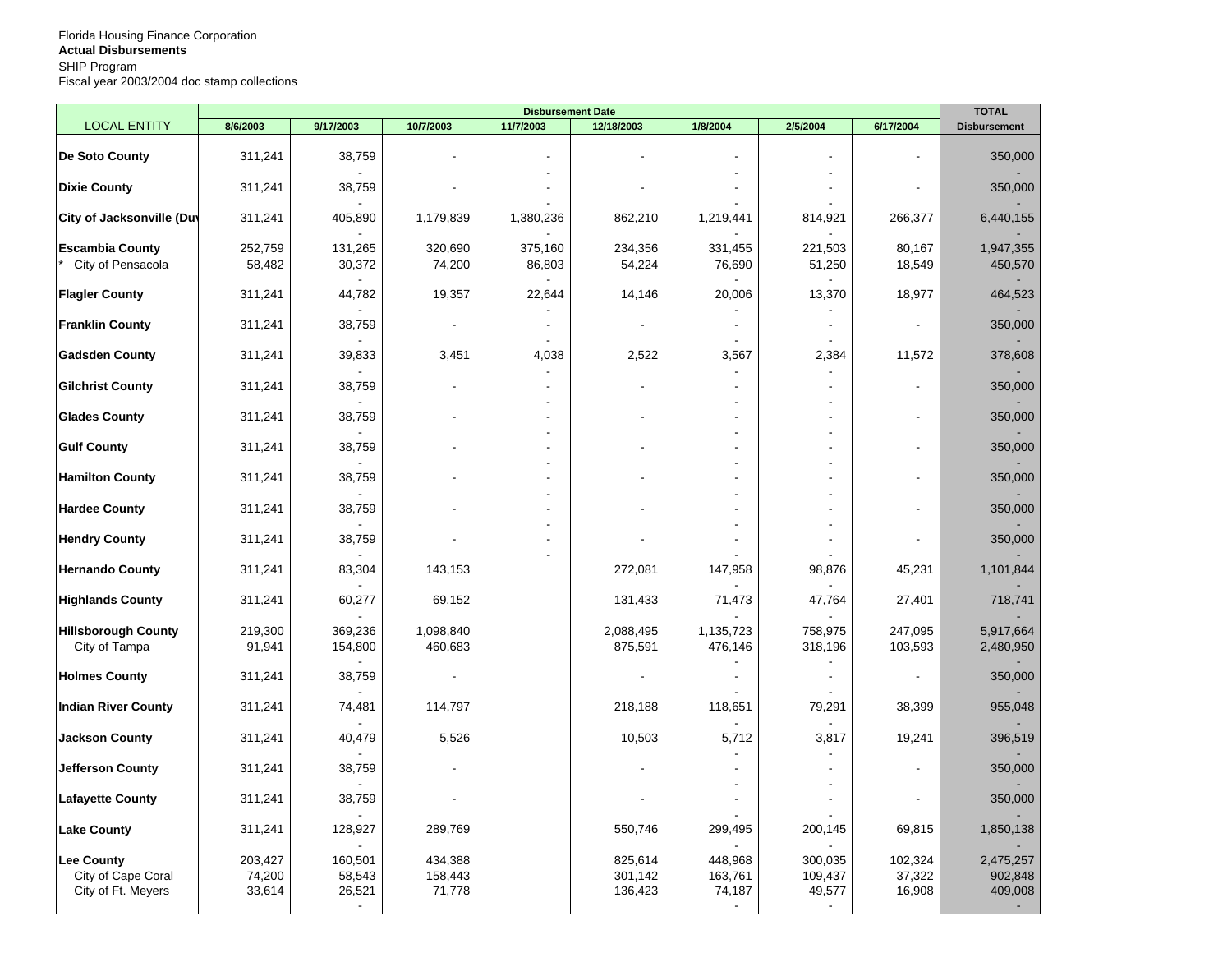|                          |          |           | <b>Disbursement Date</b> |           |                |           |          |           |                     |
|--------------------------|----------|-----------|--------------------------|-----------|----------------|-----------|----------|-----------|---------------------|
| <b>LOCAL ENTITY</b>      | 8/6/2003 | 9/17/2003 | 10/7/2003                | 11/7/2003 | 12/18/2003     | 1/8/2004  | 2/5/2004 | 6/17/2004 | <b>Disbursement</b> |
|                          |          |           |                          |           |                |           |          |           |                     |
| <b>Leon County</b>       | 114,599  | 50,323    | 115,860                  |           | 220,207        | 119,748   | 80,025   | 30,554    | 731,316             |
| City of Tallahassee      | 196,642  | 86,350    | 198,805                  |           | 377,857        | 205,478   | 137,316  | 52,427    | 1,254,875           |
|                          |          |           |                          |           |                |           |          |           |                     |
| <b>Levy County</b>       | 311,241  | 38,759    |                          |           | $\overline{a}$ |           |          |           | 350,000             |
| <b>Liberty County</b>    | 311,241  | 38,759    |                          |           |                |           |          |           | 350,000             |
|                          |          |           |                          |           |                |           |          |           |                     |
|                          | 311,241  | 38,759    |                          |           |                |           |          |           | 350,000             |
| <b>Madison County</b>    |          |           |                          |           |                |           |          |           |                     |
| <b>Manatee County</b>    | 255,186  | 123,351   | 294,283                  |           | 559,325        | 304,161   | 203,263  | 76,780    | 1,816,349           |
| City of Bradenton        | 56,055   | 27,095    | 64,642                   |           | 122,862        | 66,812    | 44,649   | 16,865    | 398,980             |
|                          |          |           |                          |           |                |           |          |           |                     |
| <b>Marion County</b>     | 257,894  | 122,698   | 291,104                  |           | 553,283        | 300,875   | 201,067  | 70,136    | 1,797,057           |
| City of Ocala            | 53,347   | 25,381    | 60,216                   |           | 114,449        | 62,237    | 41,592   | 14,508    | 371,730             |
|                          |          |           |                          |           |                |           |          |           |                     |
| <b>Martin County</b>     | 311,241  | 80,506    | 134,163                  |           | 254,994        | 138,665   | 92,667   | 43,066    | 1,055,302           |
|                          |          |           |                          |           |                |           |          |           |                     |
| <b>Monroe County</b>     | 311,241  | 56,619    | 57,397                   |           | 109,090        | 59,323    | 39,644   | 24,570    | 657,884             |
|                          |          |           |                          |           |                |           |          |           |                     |
| <b>Nassau County</b>     | 311,241  | 47,365    | 27,656                   |           | 52,566         | 28,584    | 19,103   | 17,404    | 503,919             |
|                          |          |           |                          |           |                |           |          |           |                     |
| <b>Okaloosa County</b>   | 275,635  | 90,736    | 181,285                  |           | 344,557        | 187,370   | 125,215  | 53,190    | 1,257,988           |
| City of Ft. Walton Beac  | 35,606   | 11,721    | 23,418                   |           | 44,510         | 24,204    | 16,175   | 6,871     | 162,505             |
|                          |          |           |                          |           |                |           |          |           |                     |
| <b>Okeechobee County</b> | 311,241  | 38,759    |                          |           |                |           | ÷,       |           | 350,000             |
|                          |          |           |                          |           |                |           |          |           |                     |
| <b>Orange County</b>     | 247,779  | 379,323   | 1,119,859                |           | 2,128,445      | 1,157,448 | 773,492  | 244,158   | 6,050,504           |
| City of Orlando          | 63,462   | 97,154    | 286,822                  |           | 545,145        | 296,450   | 198,110  | 62,535    | 1,549,678           |
|                          |          |           |                          |           |                |           |          |           |                     |
| <b>Osceola County</b>    | 311,241  | 110,634   | 230,984                  |           | 439,016        | 238,736   | 159,542  | 59,224    | 1,549,377           |
|                          |          |           |                          |           |                |           |          |           |                     |
| <b>Palm Beach County</b> | 235,983  | 443,990   | 1,332,398                |           | 2,532,407      | 1,377,122 | 920,296  | 293,881   | 7,136,077           |
| City of Boca Raton       | 19,888   | 37,419    | 112,293                  |           | 213,428        | 116,062   | 77,561   | 24,768    | 601,419             |
| City of Boynton Beach    | 16,527   | 31,095    | 93,314                   |           | 177,355        | 96,446    | 64,452   | 20,582    | 499,771             |
| City of Delray Beach     | 16,185   | 30,450    | 91,381                   |           | 173,682        | 94,448    | 63,117   | 20,155    | 489,418             |
| City of West Palm Bead   | 22,658   | 42,631    | 127,933                  |           | 243,154        | 132,227   | 88,364   | 28,217    | 685,184             |
| <b>Pasco County</b>      | 311,241  | 191,119   | 489,637                  |           | 930,621        | 506,071   | 338,195  | 117,970   | 2,884,854           |
|                          |          |           |                          |           |                |           |          |           |                     |
| <b>Pinellas County</b>   | 167,852  | 251,045   | 739,602                  |           | 1,405,714      | 764,426   | 510,846  | 164,684   | 4,004,169           |
| City of Clearwater       | 36,571   | 54,696    | 161,141                  |           | 306,270        | 166,550   | 111,301  | 35,880    | 872,409             |
| City of Largo            | 23,405   | 35,006    | 103,130                  |           | 196,013        | 106,592   | 71,233   | 22,963    | 558,342             |
| City of St. Petersburg   | 83,413   | 124,754   | 367,538                  |           | 698,557        | 379,875   | 253,861  | 81,838    | 1,989,836           |
|                          |          |           |                          |           |                |           |          |           |                     |
| <b>Polk County</b>       | 241,803  | 200,812   | 548,571                  | 641,748   | 400,889        | 566,984   | 378,902  | 132,170   | 3,111,879           |
| City of Lakeland         | 52,973   | 43,993    | 120,179                  | 140,591   | 87,825         | 124,213   | 83,008   | 28,955    | 681,737             |
| City of Winter Haven     | 16,465   | 13,673    | 37,353                   | 43,697    | 27,297         | 38,607    | 25,800   | 9,000     | 211,892             |
|                          |          |           |                          |           |                |           |          |           |                     |
| <b>Putnam County</b>     | 311,241  | 52,099    | 42,872                   | 50,154    | 31,330         | 44,310    | 29,612   | 21,070    | 582,688             |
|                          |          |           |                          |           |                |           |          |           |                     |
|                          |          |           |                          |           |                |           |          |           |                     |